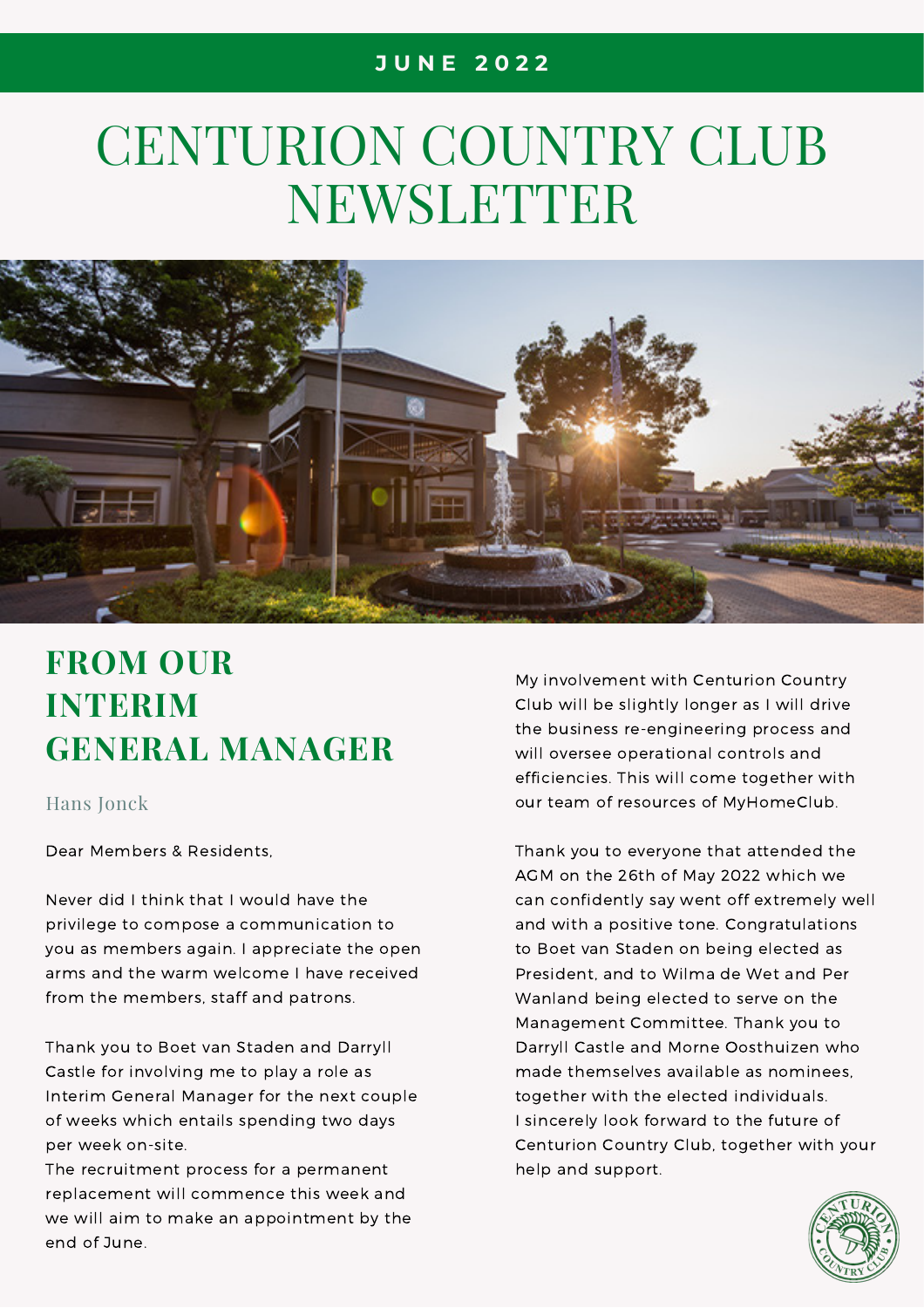

# **FROM OUR HEAD PROFESSIONAL**

#### Jannes Sik

#### **Blessies May Day Competition**

On the 2nd of May we celebrated National Workers Day with the annual Blessies Golf Day, for those of you that is not familiar with this group.

This is our longest standing Thursday School and they took the opportunity to host a very successful day with all the players being treated with a complementary halfway house and some great prizes!

Congratulations to Neville Mitchell on winning the day shooting a 65 gross and making 42 points on the day.

Congratulations to all of the winners.

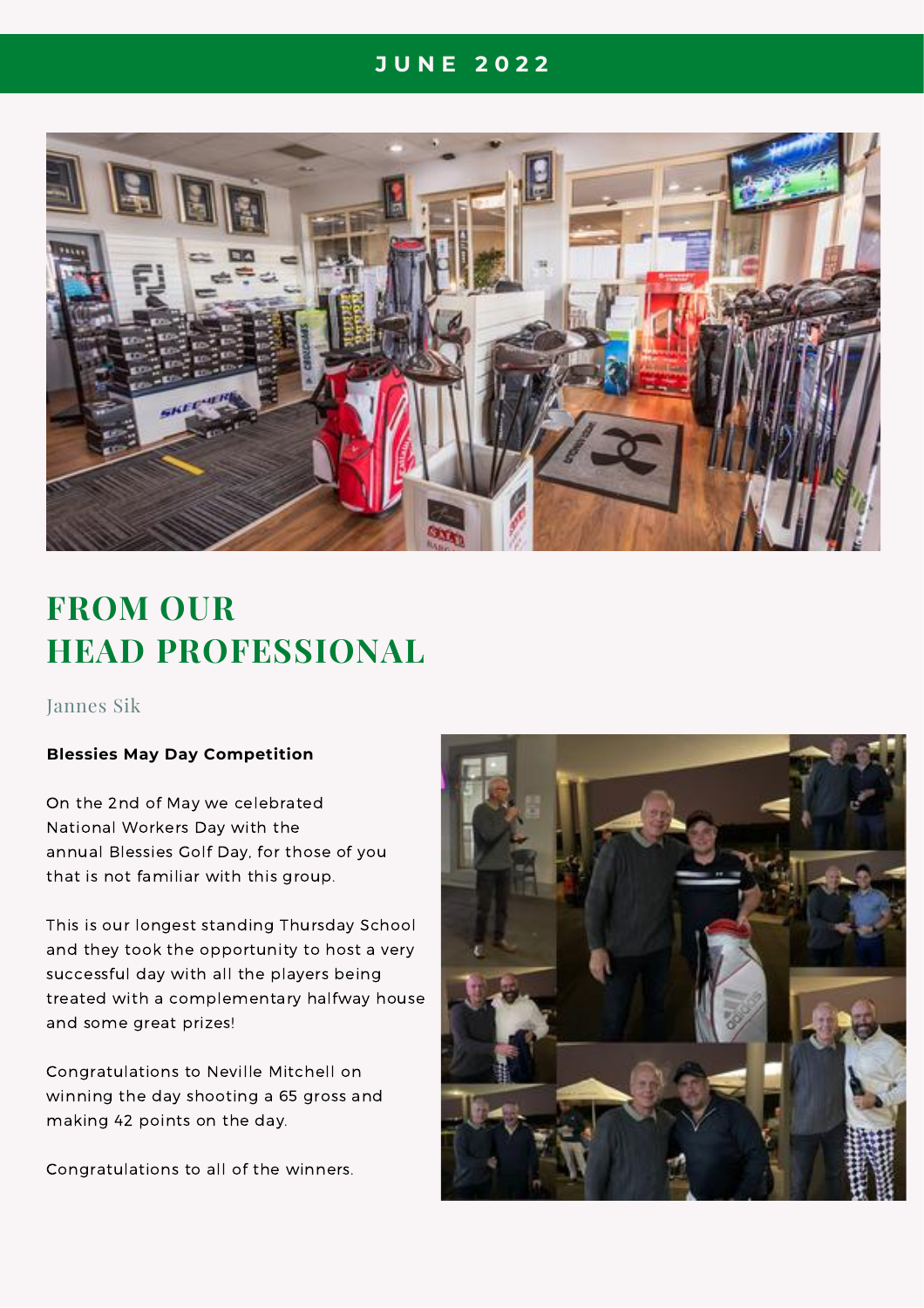#### **Par 3 fun**

Tuesday, 10 May, we hosted our final Par 3 Sundowner Challenge for this summer.

This event will be back in September! It was great to see all the faces out playing the Par 3 course.

Some of the players took this opportunity to practice for the upcoming Club Championship.

Congratulations to the winners of this day!

1st: Pieter van Der Westhuizen - 19 Pts oco 2nd: Boet van Staden - 19 Pts oco 3rd: Mikhail Edwards - 19 Pts oco 4th: Abie Grundlingh - 18 Pts oco



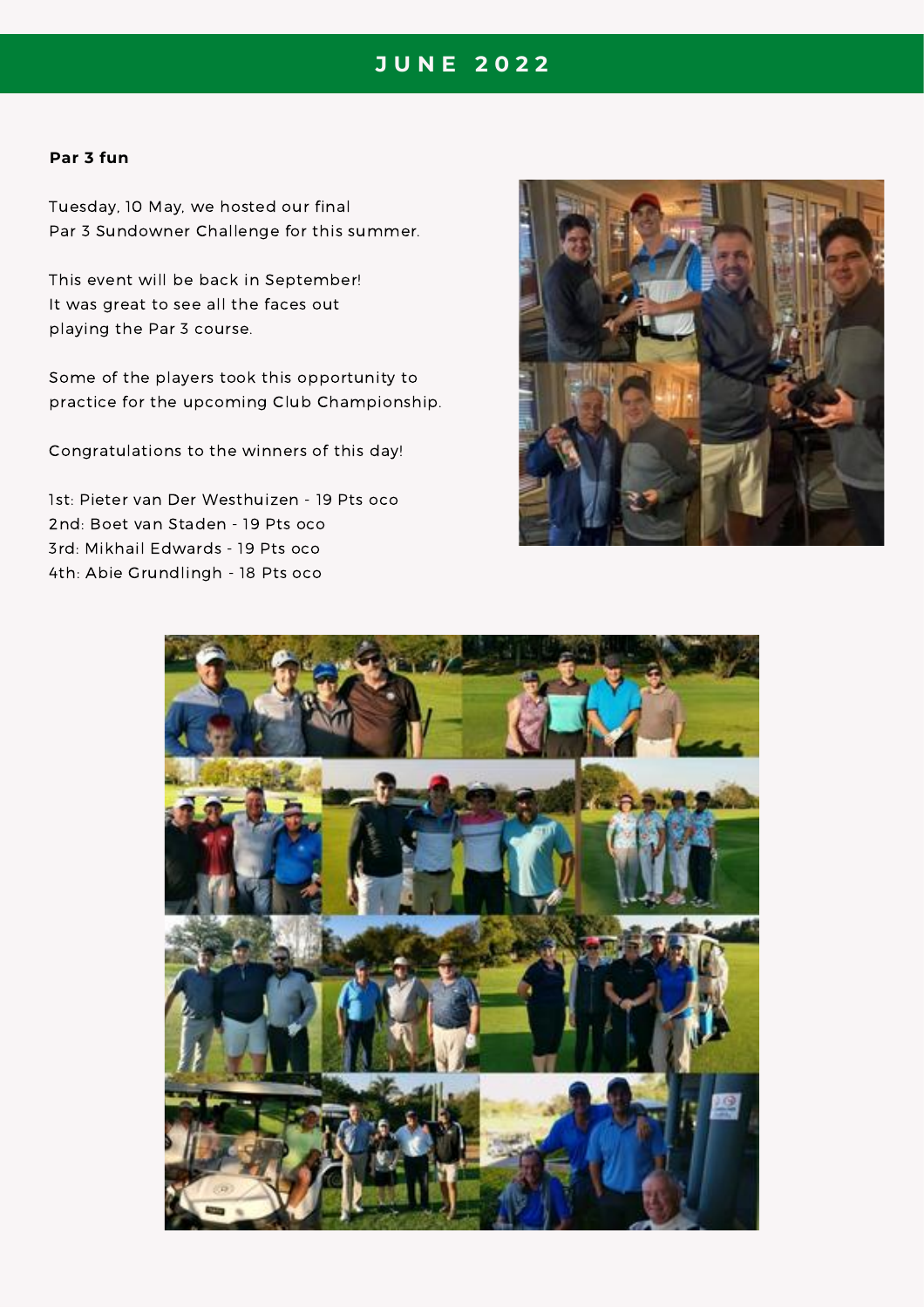#### **Club Championship 2022**

The weekend of May 14-15 was the weekend of Centurion CC's biggest club championship ever.

During this weekend we hosted our Men's, Ladies, and Veterans Championships with 366 rounds played over the weekend.

The Ladies and Men's C-Division players managed to have their championship over 36 holes, with the Men's A & B-Division yet again being interrupted by the weather and being decided over 18 holes.

Congratulations to our Men's Champion Dian Kruger and our Ladies Champion Zanè Kleynhans.

Congratulations to all the following players winning their respective divisions:

Ladies Championship B-Division Winner: Suzette Ruthven C-Division Winner: Storm Berry Veterans Winner: Suzette Ruthven

Men's Championship B-Division Winner: Raute Meintjes C-Division Winner: Wian Davis

Veterans Championship: A-Division Winner: Gary Lauryssen B-Division Winner: Mark Fichardt C-Division Winner: Kiewiet du Toit

In case you missed it for all the actions photos and prize giving photos please visit the Centurion Country Club's Facebook page.





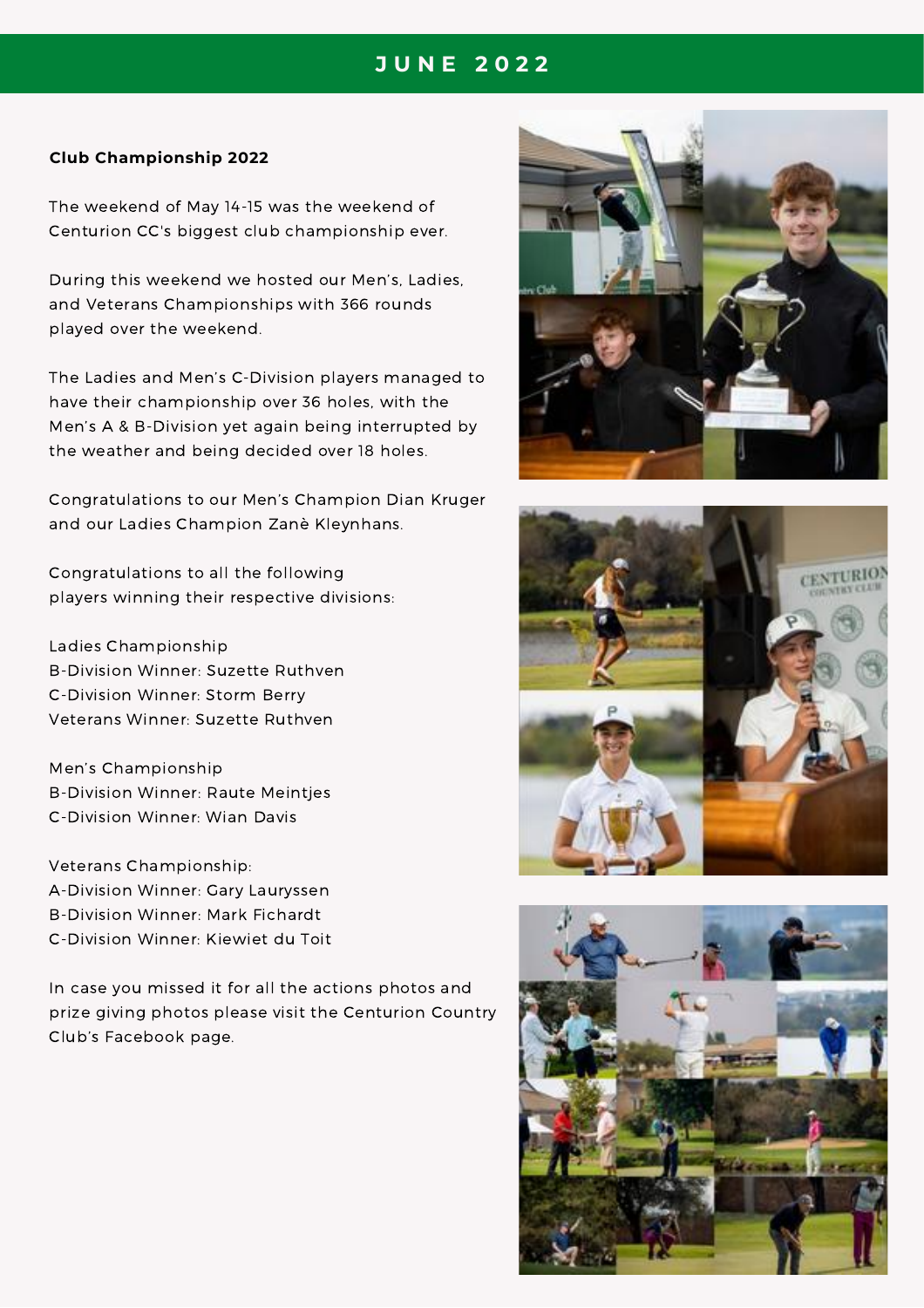

### **FROM OUR GREENKEEPER**

#### Mark van der Linde

While the weather did have a say in the end we are glad that the members were able to finally play the 2022 Club Champs. I must admit that for us it was a great time of the year to have the event.

I have put together a list of a few projects we would like to tackle now during winter and this will be communicated with the committee for approval. There is nothing too hectic planned but just a few subtle changes to freshen up a few areas.

This is over and above any work that needs to be done on the river.

We are hoping that some significant improvements can still be made this winter.

With the onset of frost I would like to remind members that during very cold spells we actually mow the greens in the evenings the day before in order not to damage the greens. This is something we do every year but we do get enquiries from time to time as to why the greens are not mowed in the morning.



Happy golfing from the team.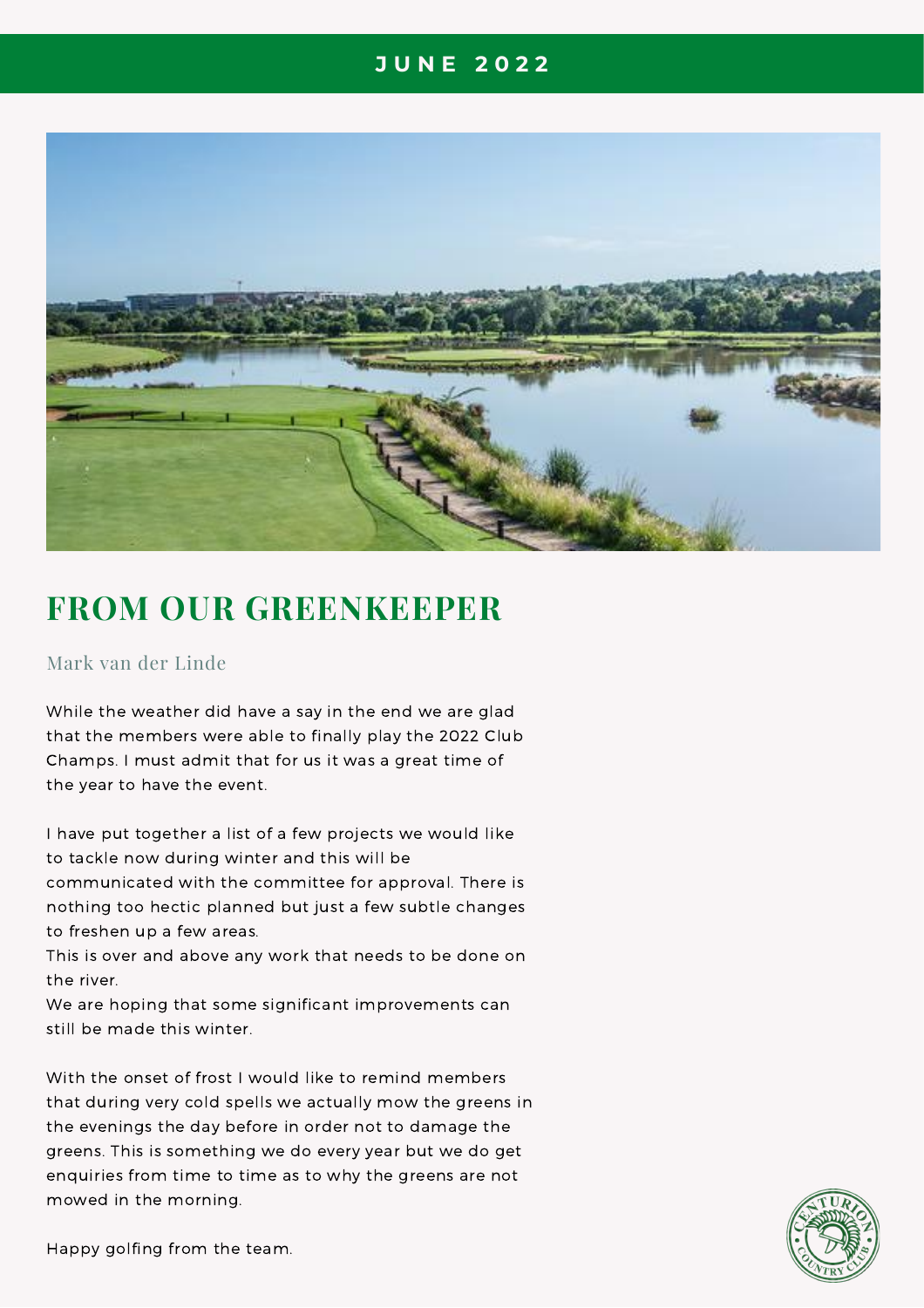

# **WELCOME TO OUR NEW EXECUTIVE CHEF**

#### Christo Hildebrand

I completed my studies in1992 at the "old" Hotel School (WITS Technikon). I have more than 20 years experience as a Chef, Development Chef and Executive Chef, locally and internationally. I have worked at various establishments over the years which include The Carousel, Protea Hotels etc.

I made a career change and have worked for quite a few years as an Operations Manager at a well known Protea Hotel, but the kitchen will always be my passion. I am married with 2 children and reside in Centurion.

A few cooking tips for this winter.

- When juicing limes or lemons cut the bottom of first so that all the juice runs through the fruit instead of getting trapped in the rind.
- Sprinkle flour on your bacon to reduce grease splatters.



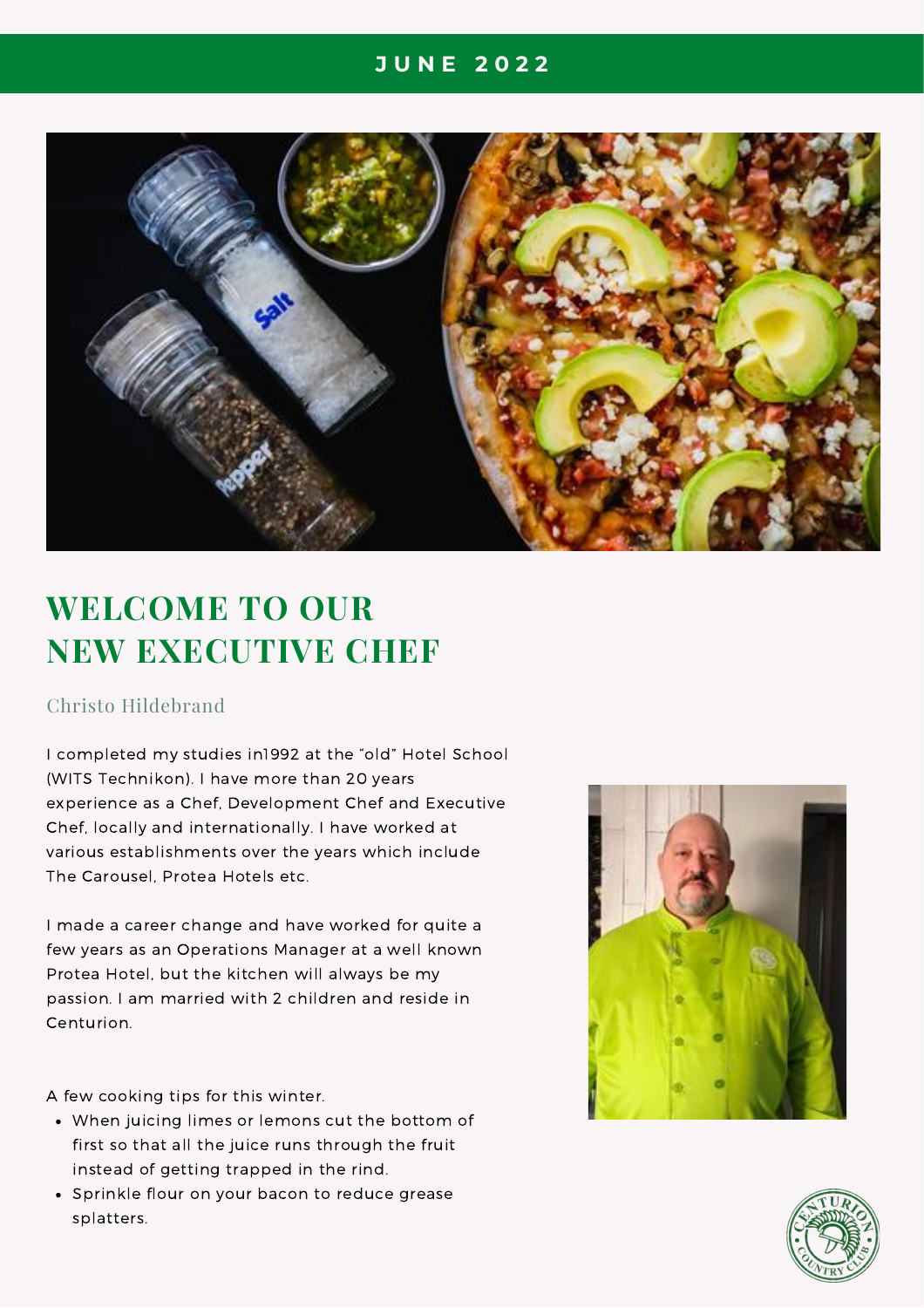

# **PHELAN GOLF ACADEMY**

Kyle Phelan, Marna Coetzee and Gerhard van Schalkwyk

Now is the perfect time to start your golfing journey. Golf is a low impact sport with many great health benefits:

1. Low impact on your joints even though you will be moving your muscles

2. Walking will help with weight-loss, a full round golf will be roughly around 8,5 km 3. As your heart rate increases so will blood flow increase to your brain and other extremities of the body

- 4. Golf reduces stress and anxiety
- 5. Good for socialization

6. Great to get some fresh air and natural vitamin D

So come join us on the range for some great fun and learn this amazing game.

Juniors!! Join us for an exciting clinic on the 28 and 29th of June 2022.

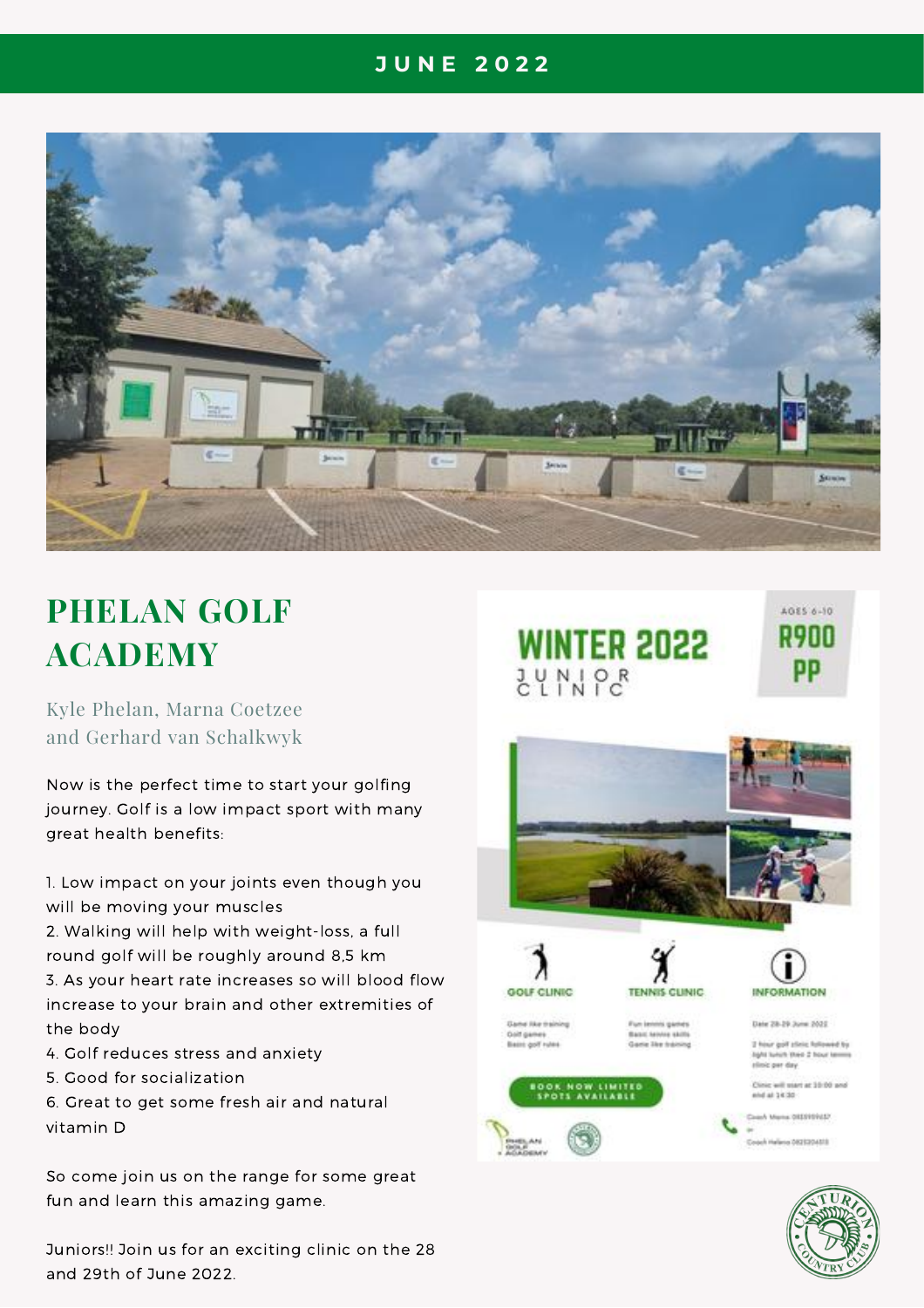## **WHAT'S HAPPENING JUNE / JULY 2022**

#### **June 2022:**

08: Corporate Challenge 16: Youth Day 19: Father's Day Lunch 20: Course Closed 24: Spin and win

#### **July 2022:**

13: Corporate Challenge 18: Course Closed 29: Spin and win

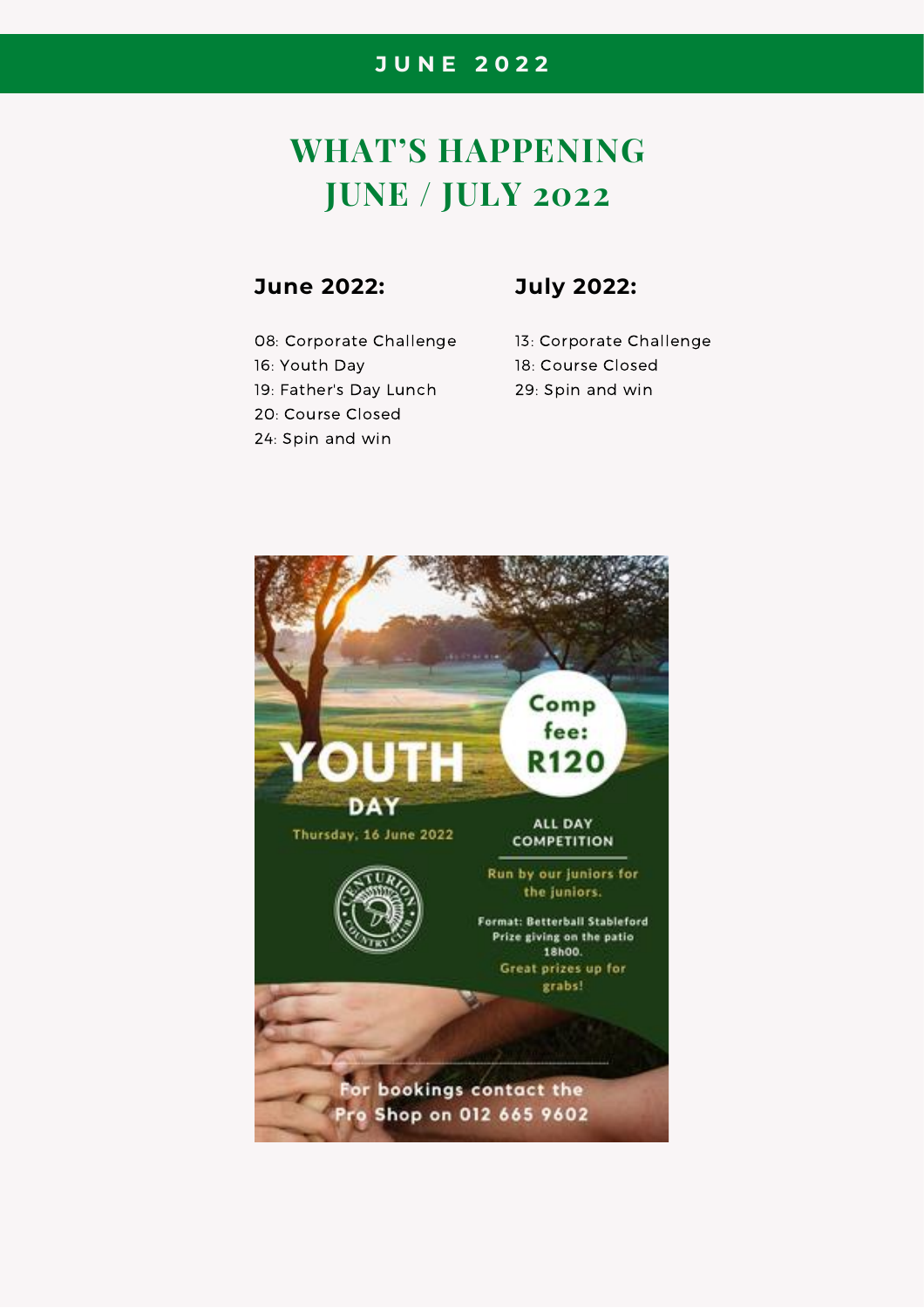## **WHAT'S HAPPENING JUNE / JULY 2022**



### **FATHER'S DAY Date: 19 June 2022**

**ADULTS: R350 KIDS UNDER 12: R175** 

Book now with Corinne on 012 665 9609 or functions@centurioncountryclub.co.za



# TUESDAY (S) PIZZA NIGHT 2.0

#### THE BIRDIE RANGE:

- · Margarita
- Regina
- · Hawaiian
- Vegetarian • Milano
- · BBQ Chicken
- Supreme
- · Quattro
- Chicken mayo

CENTURION COUNTRY

#### **BIRDIE RANGE** n PIZZAS **FOR R140**

FROM 16H00 - 20H00 BOOKINGS: 064 736 5533 SIT DOWNS ONLY, NO TAKEAWAYS.<br>TGC'S APPLY